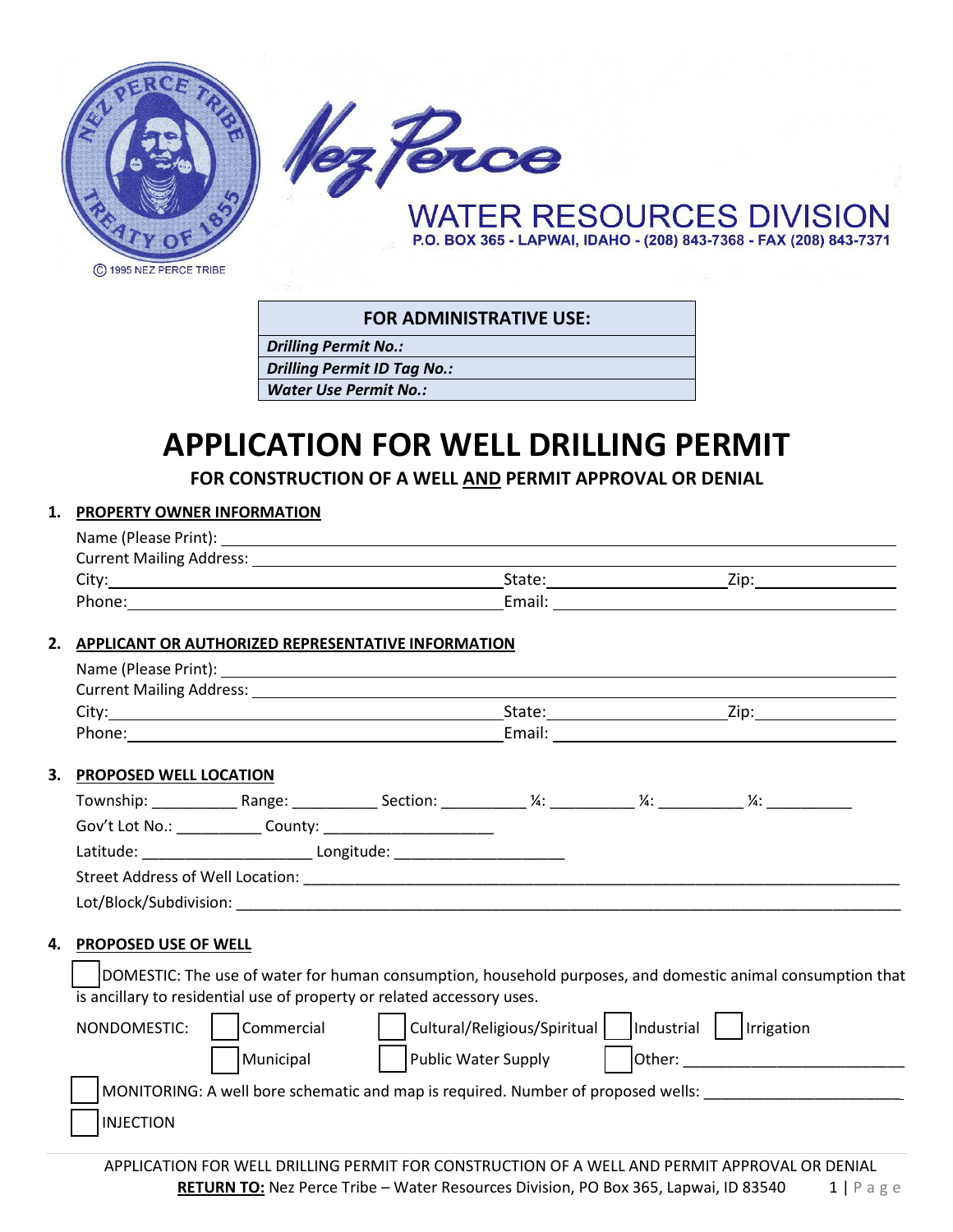| 5.                                  | <b>WELL CONSTRUCTION INFORMATION</b>                                                                                                                                                                                                        |                                |       |                                       |  |  |  |
|-------------------------------------|---------------------------------------------------------------------------------------------------------------------------------------------------------------------------------------------------------------------------------------------|--------------------------------|-------|---------------------------------------|--|--|--|
|                                     | 5.1 New □ Modify □ Deepen □ Replace (Previous Well No.: _______________________)                                                                                                                                                            |                                |       |                                       |  |  |  |
|                                     | 5.2 Proposed Casing Diameter: _________(inches) Proposed Maximum Depth: _________(feet)                                                                                                                                                     |                                |       |                                       |  |  |  |
|                                     | 5.3 Anticipated Bottom Hole Temperature:                                                                                                                                                                                                    |                                |       |                                       |  |  |  |
|                                     | Cold Water (85° F or less) $\Box$ Low Temp Geo Well (85° F to 212° F) $\Box$ Geothermal Well (more than 212° F)                                                                                                                             |                                |       |                                       |  |  |  |
| 6.                                  | <b>CONSTRUCTION START DATE</b>                                                                                                                                                                                                              |                                |       |                                       |  |  |  |
|                                     |                                                                                                                                                                                                                                             |                                |       |                                       |  |  |  |
| 7.                                  |                                                                                                                                                                                                                                             |                                |       |                                       |  |  |  |
| <b>DRILLING COMPANY INFORMATION</b> |                                                                                                                                                                                                                                             |                                |       |                                       |  |  |  |
|                                     | *The actual well driller must be identified prior to the drilling date.                                                                                                                                                                     |                                |       |                                       |  |  |  |
|                                     |                                                                                                                                                                                                                                             |                                |       |                                       |  |  |  |
| 8.                                  | <b>SIGNATURE</b>                                                                                                                                                                                                                            |                                |       |                                       |  |  |  |
|                                     | The information contained in this application is true and correct to the best of my knowledge. I understand that any<br>willful misrepresentations made in this application may result in denial of this application or cancellation of an  |                                |       |                                       |  |  |  |
|                                     | approval.                                                                                                                                                                                                                                   |                                |       |                                       |  |  |  |
|                                     |                                                                                                                                                                                                                                             |                                |       |                                       |  |  |  |
|                                     |                                                                                                                                                                                                                                             |                                |       |                                       |  |  |  |
|                                     |                                                                                                                                                                                                                                             | <b>FOR ADMINISTRATIVE USE:</b> |       |                                       |  |  |  |
|                                     | APPROVAL OR DENIAL OF WELL DRILLING PERMIT FOR CONSTRUCTION OF A WELL                                                                                                                                                                       |                                |       |                                       |  |  |  |
|                                     | Received By:                                                                                                                                                                                                                                | Date:                          | Time: | Fee:                                  |  |  |  |
|                                     | Nez Perce Tribal Water Right No:                                                                                                                                                                                                            |                                |       | Fee Received?<br>$\Box$ Yes $\Box$ No |  |  |  |
|                                     | This Application for Well Drilling Permit for Construction of a Well is:                                                                                                                                                                    |                                |       |                                       |  |  |  |
|                                     | APPROVED on Date: _______________(Subject to all conditions) WATER USE PERMIT NO.: ___________________________                                                                                                                              |                                |       |                                       |  |  |  |
|                                     |                                                                                                                                                                                                                                             |                                |       |                                       |  |  |  |
|                                     | DENIED                                                                                                                                                                                                                                      |                                |       |                                       |  |  |  |
|                                     | <b>General Conditions:</b>                                                                                                                                                                                                                  |                                |       |                                       |  |  |  |
|                                     | A. All wells require a Water Use Permit prior to issuance of a Well Drilling Permit. Use of the well must comply with<br>conditions of the associated Water Use Permit.                                                                     |                                |       |                                       |  |  |  |
|                                     | Drilling of wells shall be coordinated with the Nez Perce Tribe's Water Resources Division ("WRD") and Land Services<br>В.                                                                                                                  |                                |       |                                       |  |  |  |
|                                     | Division. All wells must be drilled a minimum distance of 100' from a drain field. Domestic and Public Water Supply                                                                                                                         |                                |       |                                       |  |  |  |
|                                     | wells must be drilled a minimum of 50' and 100' respectively from a septic tank.                                                                                                                                                            |                                |       |                                       |  |  |  |
|                                     | The well shall be constructed by a driller currently licensed in the State of Idaho who must maintain a copy of the<br>C.                                                                                                                   |                                |       |                                       |  |  |  |
|                                     | drilling permit and the well identification tag at the drilling site.                                                                                                                                                                       |                                |       |                                       |  |  |  |
|                                     | D. Approval of this permit does not authorize trespass on the land of another party.                                                                                                                                                        |                                |       |                                       |  |  |  |
|                                     | This permit does not represent a right to divert and use Tribal water rights.<br>Ε.                                                                                                                                                         |                                |       |                                       |  |  |  |
|                                     | No construction of diversion works or diversion of water or other alteration of any water source, is allowed under<br>F.                                                                                                                    |                                |       |                                       |  |  |  |
|                                     | the Water Use Permit until the expiration of the later date of either: (1) 20 days after the expiration of the Notice of                                                                                                                    |                                |       |                                       |  |  |  |
|                                     | Permit Issuance described in §3-3-11 (f) of the Nez Perce Tribal Water Rights Administration Code ("§3-3"), if no<br>objection to the Water Use Permit has been filed; or (2) final resolution of any objection to the Permit pursuant to a |                                |       |                                       |  |  |  |
|                                     | hearing pursuant to §3-3-13, including any subsequent appellate process on such objection.                                                                                                                                                  |                                |       |                                       |  |  |  |
|                                     | ADDLICATION EOD WELL DRILLING REDNAIT EOR CONSTRUCTION OF A WELL AND REDNAIT ARROGAVAL OR DENIAL                                                                                                                                            |                                |       |                                       |  |  |  |